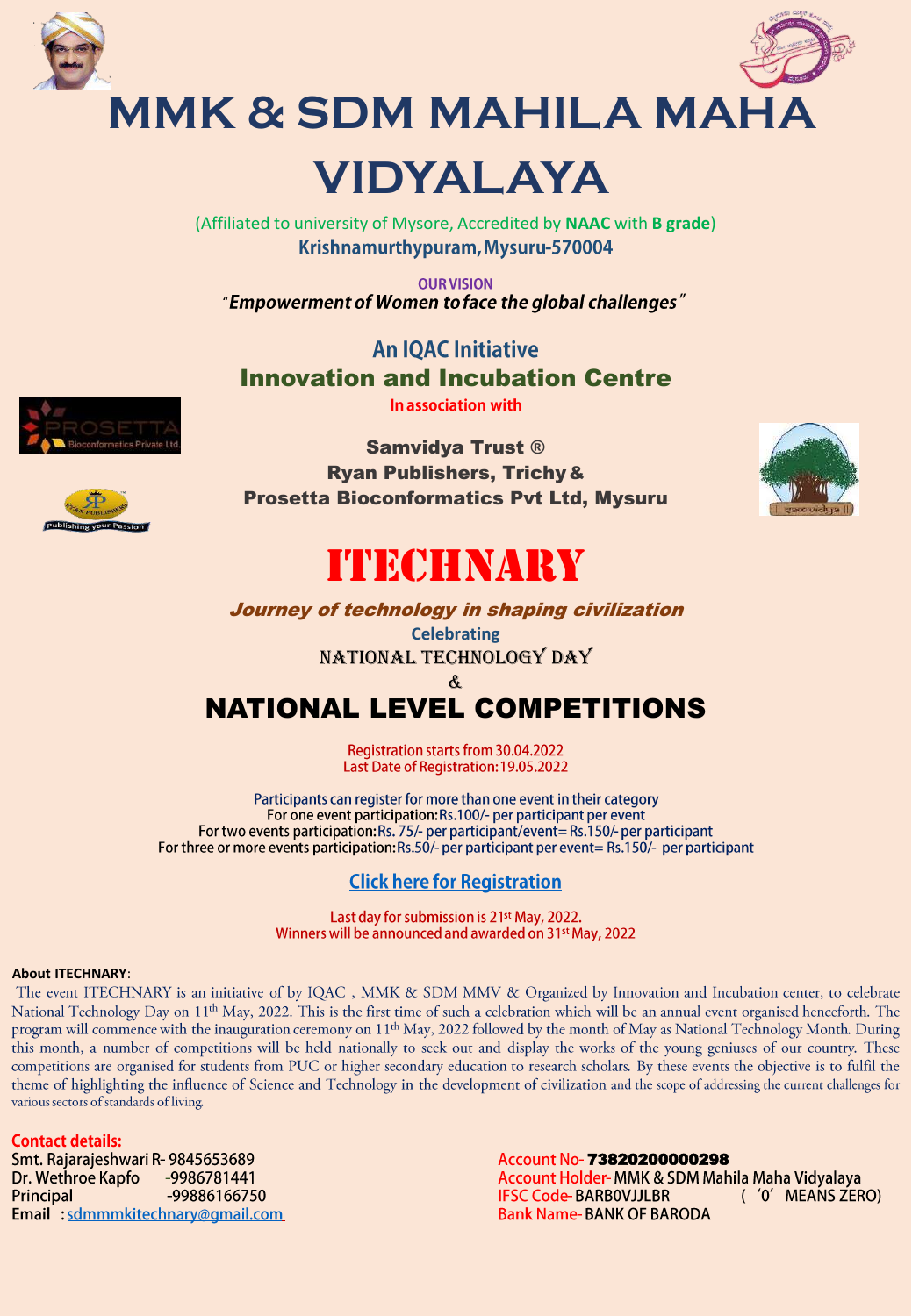# Details of the competition

| <b>No</b>                 | <b>SI. Particulars</b> | <b>Category</b>    | No of<br><b>Participants in</b>                                                                 | <b>Instructions of the event</b>                                                                                                                                                                                                                                                                                                                                                                                                                                                                                                                                                                                                                                                        |
|---------------------------|------------------------|--------------------|-------------------------------------------------------------------------------------------------|-----------------------------------------------------------------------------------------------------------------------------------------------------------------------------------------------------------------------------------------------------------------------------------------------------------------------------------------------------------------------------------------------------------------------------------------------------------------------------------------------------------------------------------------------------------------------------------------------------------------------------------------------------------------------------------------|
|                           |                        |                    | each team                                                                                       |                                                                                                                                                                                                                                                                                                                                                                                                                                                                                                                                                                                                                                                                                         |
| $\mathbf{1}$ .            | <b>Model Making</b>    | <b>UG &amp; PG</b> | <b>Maximum of</b><br>two<br>participants<br><b>Prize money</b><br>I- ₹. 2000/-<br>II- ₹. 1000/- | •3-D or working model under the theme "Impact of<br>Science and Technology on Mankind" has to be<br>prepared.<br>• A video recording (maximum 3:59 minutes duration)<br>showing the participants explaining the model must be<br>emailed to sdmmmkitechnary@gmail.com along with the<br>details of the participants and the affiliating colleges.<br>•The attached video must be labelled as "Model Making<br>Itechnary-Names of the participants". Affiliation of the<br>first author will be considered for the level of category.<br>•I and II Prizes will be given based on the novelty of the<br>model and technology displayed.                                                   |
| 2.                        | ePoster                | <b>PUC</b>         | <b>Maximum of</b><br>two<br>participants<br><b>Prize money</b><br>I- ₹. 1000/-<br>II-₹. 500/-   | •e-Poster must be prepared in Power point or word<br>document having only a single slide in portrait or<br>landscape layout according to the theme "Impact of<br><b>Science and Technology on Mankind"</b><br>• The poster must have a Title, name of the participants and<br>their affiliating institutions followed by the body of the<br>poster.<br>•A video recording (maximum 1:59 minutes) with the<br>participants explaining the poster must be emailed to<br>sdmmmkitechnary@gmail.com.<br>•The video must be labelled as "E-Poster Itechnary-Names"<br>of the participants".<br>I and II place Prizes will be given based on the<br>presentation of the poster.               |
| $\overline{\mathbf{3}}$ . | <b>Memery</b>          | <b>UG</b>          | <b>Maximum of</b><br>two<br>participants<br><b>Prize money</b><br>I- ₹. 1000/-<br>II- ₹. 500/-  | • A single meme (JPG format) having maximum four<br>comic strips on the theme "Impact of Science and<br><b>Technology</b><br>on Mankind" must be emailed to<br>sdmmmkitechnary@gmail.com along with details of the<br>participants and their affiliating colleges<br>•The meme must be of original artwork otherwise it will<br>deem disqualified. No profanity or controversial topics<br>will be entertained; participants must ensure that the meme<br>is neither offensive nor provocative.<br>•The meme file must be labelled "Memery Itechnary-<br>Names of participants"<br>•I and II place Prizes will be given based on the originality<br>and clarity of concept of the meme. |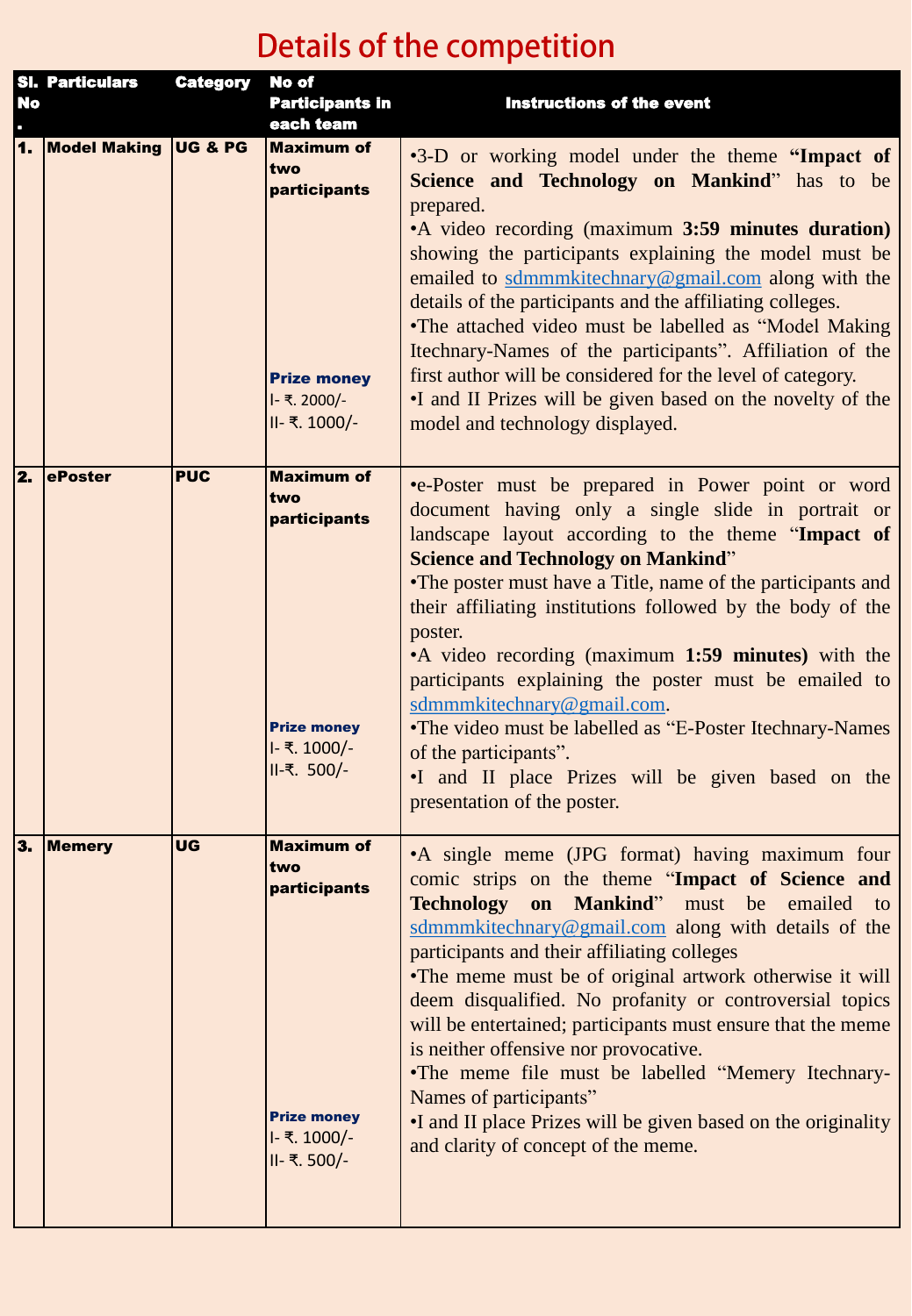| 4. | <b>Project</b>       | UG & PG                            | <b>Maximum of</b>                      |                                                                    |
|----|----------------------|------------------------------------|----------------------------------------|--------------------------------------------------------------------|
|    |                      |                                    |                                        | •A power point presentation (max 8 slides) of a project            |
|    | prizes               |                                    | three                                  | work already completed not earlier than March, 2021 must           |
|    |                      |                                    | <b>participants</b>                    | be.                                                                |
|    |                      |                                    |                                        | •The project work must highlight the theme "Integrating"           |
|    |                      |                                    |                                        | <b>Science and Technology for Nation Building in Health,</b>       |
|    |                      |                                    |                                        |                                                                    |
|    |                      |                                    |                                        | <b>Agriculture, Food and Environment Sectors".</b>                 |
|    |                      |                                    |                                        | •A video recording (maximum 6:59 minutes) of the                   |
|    |                      |                                    |                                        | participants explaining the powerpoint presentation must           |
|    |                      |                                    |                                        | be emailed to sdmmmkitechnary@gmail.com along with                 |
|    |                      |                                    |                                        | the details of participants, their affiliating college and         |
|    |                      |                                    |                                        | abstract of the project in a separate word file.                   |
|    |                      |                                    |                                        | •The video must be labelled as "Project Presentation               |
|    |                      |                                    |                                        | Itechnary-Names of the participants".                              |
|    |                      |                                    |                                        | •Affiliation of the first author will be considered for the        |
|    |                      |                                    |                                        |                                                                    |
|    |                      |                                    |                                        | level of category.                                                 |
|    |                      |                                    | <b>Prize money</b><br>UG: I- ₹. 3000/- | •The presentation must highlight the background of the             |
|    |                      |                                    | II- ₹. 2000/-                          | project, methodology, results and discussion, conclusion           |
|    |                      |                                    | PG: I-₹. 4000/-                        | and scope of the project.                                          |
|    |                      |                                    | II-₹. 3000/-                           | •I and II place Prizes will be given based on the novelty of       |
|    |                      |                                    |                                        | the project.                                                       |
| 5. | <b>Essay</b>         | <b>UG, PG &amp;</b>                | <b>Maximum of</b>                      | • A word file containing essay of maximum 500 words only, in       |
|    |                      | <b>Research</b>                    | three                                  | English must be emailed to sdmmmkitechnary@gmail.com.              |
|    |                      | <b>Scholars</b>                    | participants                           | •It must be typed in Times Roman, Font size- 14 for Title, 12      |
|    |                      |                                    |                                        | for the details of the participants and their affiliation, and the |
|    |                      |                                    |                                        | body of the essay.                                                 |
|    |                      |                                    |                                        | •The essay must be written in the following themes and must        |
|    |                      |                                    |                                        | be an original manuscript. If plagiarism is detected the essay     |
|    |                      |                                    |                                        | will be immediately disqualified from the competition.             |
|    |                      |                                    |                                        | •I and II prizes will be given based on originality and clarity of |
|    |                      |                                    |                                        | concept.                                                           |
|    |                      |                                    | <b>Prize money</b>                     | <b>Themes</b>                                                      |
|    |                      |                                    | UG: I-₹. 1500                          | <b>UG: Impact of Science and Technology to Mankind</b>             |
|    |                      |                                    | ॥-₹. 1000/-                            | <b>PG: Science and Technology for Sustainable Future</b>           |
|    |                      |                                    | PG: I- ₹. 2000/-                       | Research Scholars: Rebooting the Economy through                   |
|    |                      |                                    | II-₹. 1000/-                           | <b>Research</b><br>Science,<br><b>Technology</b><br>and            |
|    |                      |                                    | RS: I- ₹. 3000/-                       | <b>Translations (RESTART)</b>                                      |
|    |                      |                                    | II-₹. 1500/-                           |                                                                    |
| 6. | Photography PUC. UG, | <b>PG &amp;</b>                    | <b>Maximum of</b>                      | • A single photo or a collage of photos in JPG format capturing    |
|    |                      |                                    | two                                    | the moments that is evidence that "Technology has been a           |
|    |                      | <b>Research</b><br><b>Scholars</b> | participants                           | boon or bane to mankind" has to be emailed to                      |
|    |                      |                                    |                                        | sdmmmkitechnary@gmail.com.                                         |
|    |                      |                                    |                                        | •The email must also include a 59 second video of the              |
|    |                      |                                    |                                        | participants explaining the meaning of the photograph along        |
|    |                      |                                    |                                        | with the details of the participants and affiliating colleges in a |
|    |                      |                                    |                                        | separate word file.                                                |
|    |                      |                                    |                                        | •The video file has to be labelled "Photography Itechnary-         |
|    |                      |                                    |                                        | Names of participants".                                            |
|    |                      |                                    |                                        | •The competition is to encourage amateur photographers and         |
|    |                      |                                    |                                        | so the event is open for all levels.                               |
|    |                      |                                    |                                        | •Original geotagged photographs only will be considered for        |
|    |                      |                                    |                                        | the competition. Any form of duplicity is infringement to          |
|    |                      |                                    | <b>Prize money</b>                     | copyright and hence will deem disqualified immediately.            |
|    |                      |                                    | I- ₹. 4000/-                           | •I and II prizes will be awarded. There are no separate prizes     |
|    |                      |                                    | II- ₹. 2000/-                          | for separate levels in this category.                              |
|    |                      |                                    |                                        |                                                                    |
|    |                      |                                    |                                        |                                                                    |